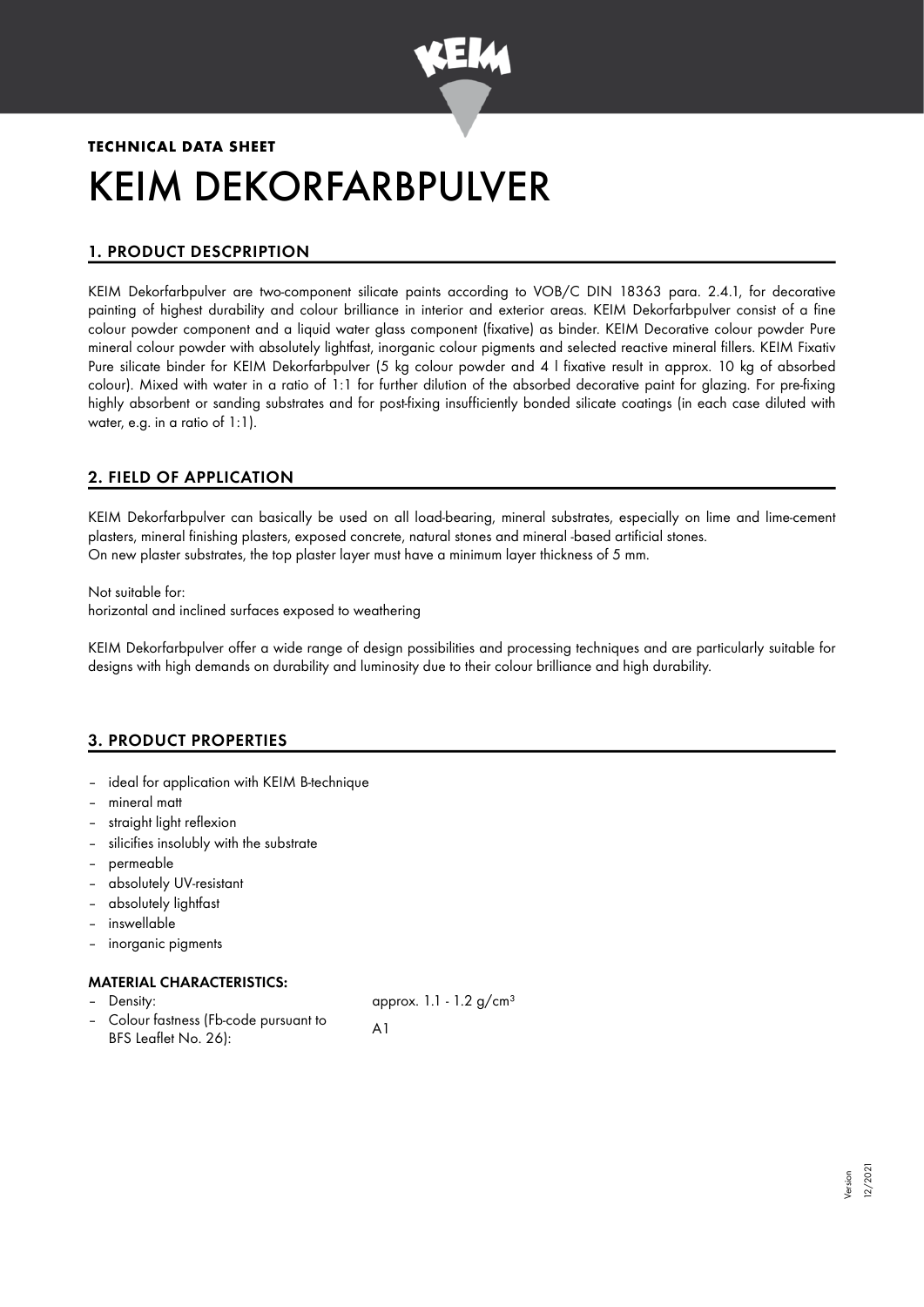#### CLASSIFICATION:

| - Classification according to VOB:                           | Silicate emulsion paint according to DIN 18363 sec. 2.4.1 |
|--------------------------------------------------------------|-----------------------------------------------------------|
| - Diffusion-equivalent air layer<br>thickness (sd-value):    | ≤ 0,01 m                                                  |
| - Diffusion-equivalent air layer<br>thickness class:         | V1                                                        |
| - Test standard Diffusion equivalent air<br>layer thickness: | <b>DIN EN ISO 7783</b>                                    |
|                                                              |                                                           |

## COLOUR SHADES:

Available in 26 different shades.

# 4. APPLICATION INSTRUCTIONS

## SUBSTRATE PREPARATION:

The substrate must be dry, sound, free from chalking, clean and dust-free. Loose parts of existing coatings must be removed mechanically or by high-pressure water jetting. Defective areas must be filled and texture-matched using a suitable repair material. Any sintered layers on new renders must be removed with KEIM Ätzflüssigkeit (lime remover) according to instructions. New render areas (repairs) are generally to be pretreated with KEIM Ätzflüssigkeit (lime remover) according to the specifications in the Technical Data Sheet. Stark saugende Flächen sind mit KEIM Fixativ zu grundieren. Bei ausgebesserten Untergründen sowie bei Untergründen mit Strukturunterschieden bzw. Haarrissen ist der Grundanstrich anstatt mit KEIM Dekorfarbpulver mit KEIM (= höher gefüllt) auszuführen. Bei größeren Rissen oder starken Strukturunterschieden kann anstelle von KEIM eine Grundbeschichtung mit KEIM Contact-Plus notwendig werden.

A primer coat in white with KEIM Purkristalat with addition of KEIM Kristall-Felsit (according to factory instructions) is recommended to level the substrate and to increase the colour brilliance.

#### APPLICATION CONDITIONS:

Ambient and substrate temperature ≥ 5 °C during application and drying. Do not apply in direct sunlight or on sun-heated substrates. Protect surfaces from direct sun, wind and rain during and after application.

#### APPLICATION:

When painting with KEIM Dekorfarbpulver, each coloured surface is applied twice. The paints should be applied as thinly as possible.

Soaking: Soak 5 kg KEIM Dekorfarbpulver to 4 l KEIM Fixativ and mix until homogeneous. This mixture yields approx. 10 kg of ready-to-apply paint for the final coat. Mixing in one day beforehand improves homogeneity and yield.

Covering paintings: For the first coat, the soaked paint is thinned with KEIM Fixativ approx. 20% to 60%, depending on the absorbency of the substrate. The second coat is applied undiluted.

Glazing paintings: Thin the soaked KEIM Dekorfarbpulver with a mixture of KEIM Fixativ and water in a ratio of 1:1, according to the desired glazing effect. After completion of the painting, carefully check for smear resistance. In the event of light chalking, the surface must be re-fixed with a mixture of KEIM Fixativ and water in a ratio of 1:1. After approx. 3 minutes, dab off any fixing mixture that has not been absorbed with a sponge.

#### DRYING TIME:

A drying time of at least 12 hours must be observed between the individual coats and/or between the coats and the fixings.

#### CONSUMPTION:

These material consumption values are guide values for smooth substrates. Exact consumption values must be determined by means of test areas.

#### CLEANING OF TOOLS:

Clean immediately with water.